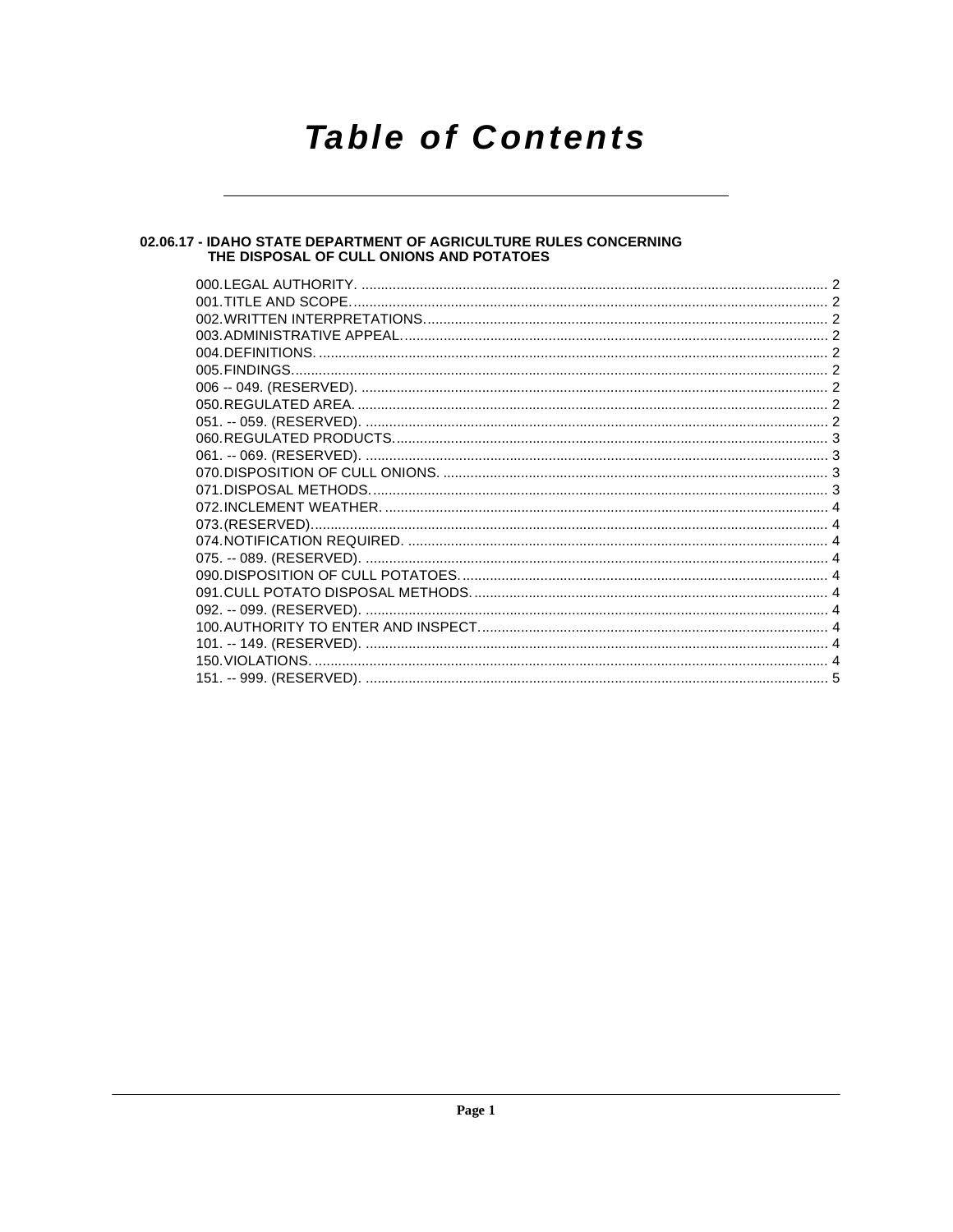#### **IDAPA 02 TITLE 06 Chapter 17**

#### <span id="page-1-0"></span>**02.06.17 - IDAHO STATE DEPARTMENT OF AGRICULTURE RULES CONCERNING THE DISPOSAL OF CULL ONIONS AND POTATOES**

#### <span id="page-1-1"></span>**000. LEGAL AUTHORITY.**

This chapter is adopted under the legal authority of Title 22, Chapters 1 and 20, Idaho Code. (3-30-01)

#### <span id="page-1-2"></span>**001. TITLE AND SCOPE.**

**01. Title**. The title of this chapter is IDAPA 02.06.17, "Idaho State Department of Agriculture Rules ing the Disposal of Cull Onions and Potatoes". (3-30-01) Concerning the Disposal of Cull Onions and Potatoes".

**02. Scope**. This chapter has the following scope: These rules cover the disposal of cull onions to prevent the spread of the onion maggot (Delia antiqua) and disposal of potatoes to prevent the spread of pests and diseases of potatoes. The official citation of this chapter is IDAPA 02.06.17.000 et seq. For example, this Section's citation is IDAPA 02.06.17.001. (3-30-01)

### <span id="page-1-3"></span>**002. WRITTEN INTERPRETATIONS.**

There are no written interpretations of these rules. (3-30-01) (3-30-01)

#### <span id="page-1-4"></span>**003. ADMINISTRATIVE APPEAL.**

There is no provision for administrative appeal before the Department of Agriculture under this chapter. Hearing and appeal rights are pursuant to Title 67, Chapter 52, Idaho Code. (3-30-01)

#### <span id="page-1-5"></span>**004. DEFINITIONS.**

<span id="page-1-12"></span><span id="page-1-11"></span><span id="page-1-10"></span>**01. Person**. Shall include individuals, partnerships, associations, and corporations. (7-1-93)

**02. Cull Onions**. Shall refer to those onions that are not useable for human consumption or are generally considered waste, and shall include the residue left in the field from the production of onion seed as well as commercial onions. (7-1-93)

**03. Cull Potatoes**. Shall refer to those potatoes that are not useable or marketable for consumption or as seed potatoes and shall include the residue left in the field from commercial or seed potato production, or as a result of spoilage while in storage. (3-30-01) result of spoilage while in storage.

#### <span id="page-1-6"></span>**005. FINDINGS.**

The adoption of IDAPA 02.06.17, "Idaho Department of Agriculture Rules Concerning the Disposal of Cull Onions and Potatoes," will confer benefits to the general public. The proper disposal of cull onions for the control of onion maggot is essential to the production of high quality onions at reasonable prices, while minimizing pesticide usage. Proper disposal of cull potatoes will reduce the spread or incidence of potato pests and diseases and help to minimize pesticide usage. The proper disposal of cull onions and potatoes will reduce odors and address public complaints. The changes will also allow the department to assess a civil penalty against violators. (3-30-01)

#### <span id="page-1-7"></span>**006 -- 049. (RESERVED).**

#### <span id="page-1-15"></span><span id="page-1-8"></span>**050. REGULATED AREA.**

<span id="page-1-14"></span><span id="page-1-13"></span><span id="page-1-9"></span>

| 02. | <b>Potatoes.</b> The entire state of Idaho.                                                | $(3-30-01)$ |
|-----|--------------------------------------------------------------------------------------------|-------------|
| 01. | <b>Onions.</b> Ada, Canyon, Gem, Payette, Owyhee, and Washington Counties, state of Idaho. | $(3-30-01)$ |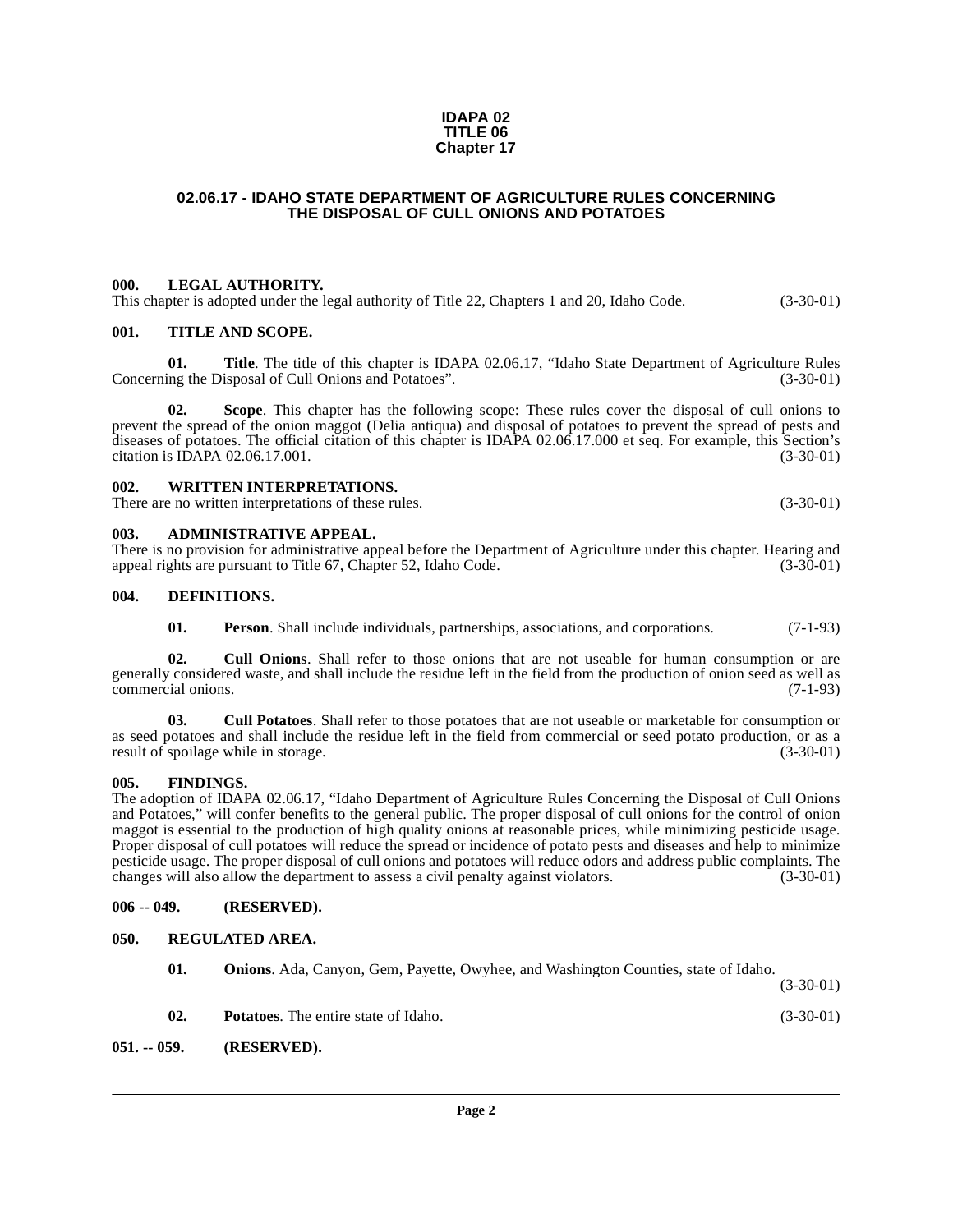# <span id="page-2-9"></span><span id="page-2-2"></span><span id="page-2-1"></span>**070. DISPOSITION OF CULL ONIONS.**

<span id="page-2-0"></span>**060. REGULATED PRODUCTS.** 

All cull onions existing in the control area shall be disposed of by a method approved of in Section 071 of this rule, to prevent sprouting. Disposal must be completed prior to March 15th, of each year; provided; however, that in the case of onions sorted after such date, the cull onions resulting therefrom shall be disposed of within one (1) week after such sorting regardless of the disposal method. (3-30-01) such sorting regardless of the disposal method.

breakdown in storage, or sorted out in the field during harvest and tubers and waste left over from potato seed production. (3-30-01)

<span id="page-2-10"></span>**01. Cull Onions**. All cull onions produced as a result of the grading process, or as a result of

**02. Cull Potatoes**. All cull potatoes produced as a result of the grading process, or as a result of

breakdown in storage or sorted out in the field during harvest and bulbs and waste left over from seed production.

# <span id="page-2-3"></span>**071. DISPOSAL METHODS.**

### <span id="page-2-7"></span><span id="page-2-5"></span>**01. Disposal By Covering In Dumps Or Pits**. (7-1-93)

a. Cull onions disposed of by being dumped in pits shall be managed and covered as recommended by ersity of Idaho Agricultural Extension Service. the University of Idaho Agricultural Extension Service.

b. Covering shall be accomplished by March 15th of each year or as provided in Section 070 of this rule. (3-30-01)

# <span id="page-2-6"></span>**02. Disposal By Feeding After March 15th Of Each Year**. (3-30-01)

a. Sheep or goats shall be fed no more than fifty-three (53) pounds of cull onions per individual animal per day. Cull onions shall be fed from either bunks or by spreading throughout the pasture or feedlot. Cull onions shall not be fed from piles. (3-30-01) onions shall not be fed from piles.

b. Cattle shall be fed a ration containing no more than twenty-five percent (25%) cull onions on a dry matter basis. (3-30-01) matter basis. (3-30-01)

c. Onion debris shall be completely removed from feeding areas and buried under twelve (12) inches of onion-free soil by March 15th of each year. (3-30-01) or more of onion-free soil by March 15th of each year.

d. In the case of residues of onion debris two (2) inches or less in depth, or onions tramped into the soil so that they cannot be removed, such areas shall be disked and plowed to a depth of twelve (12) inches or more by March 15th of each year. (3-30-01)

e. Feeding areas and areas where onions are buried shall be treated in the manner set out in Section  $071.$  (3-30-01)

f. Cattle and sheep being finished for market or dairy cattle shall not be fed forage or grains grown on feeding areas treated in the manner set forth in Section 071. (3-30-01)

**03. Disposal By Composting**. Cull onions being composted shall be covered by twelve (12) inches or more of onion-free soil or composting material until the onions have turned to compost. (3-30-01)

# <span id="page-2-8"></span><span id="page-2-4"></span>**04. Disposal Of Residue In Onion Producing Fields**. (7-1-93)

a. Commercial onion fields where sort-out bulbs are left at harvest shall be disked and plowed to a twelve (12) or more inches by March 15th of each year. (3-30-01) depth of twelve  $(12)$  or more inches by March 15th of each year.

#### **IDAHO ADMINISTRATIVE CODE IDAPA 02.06.17 Disposal of Cull Onions and Potatoes**

(3-30-01)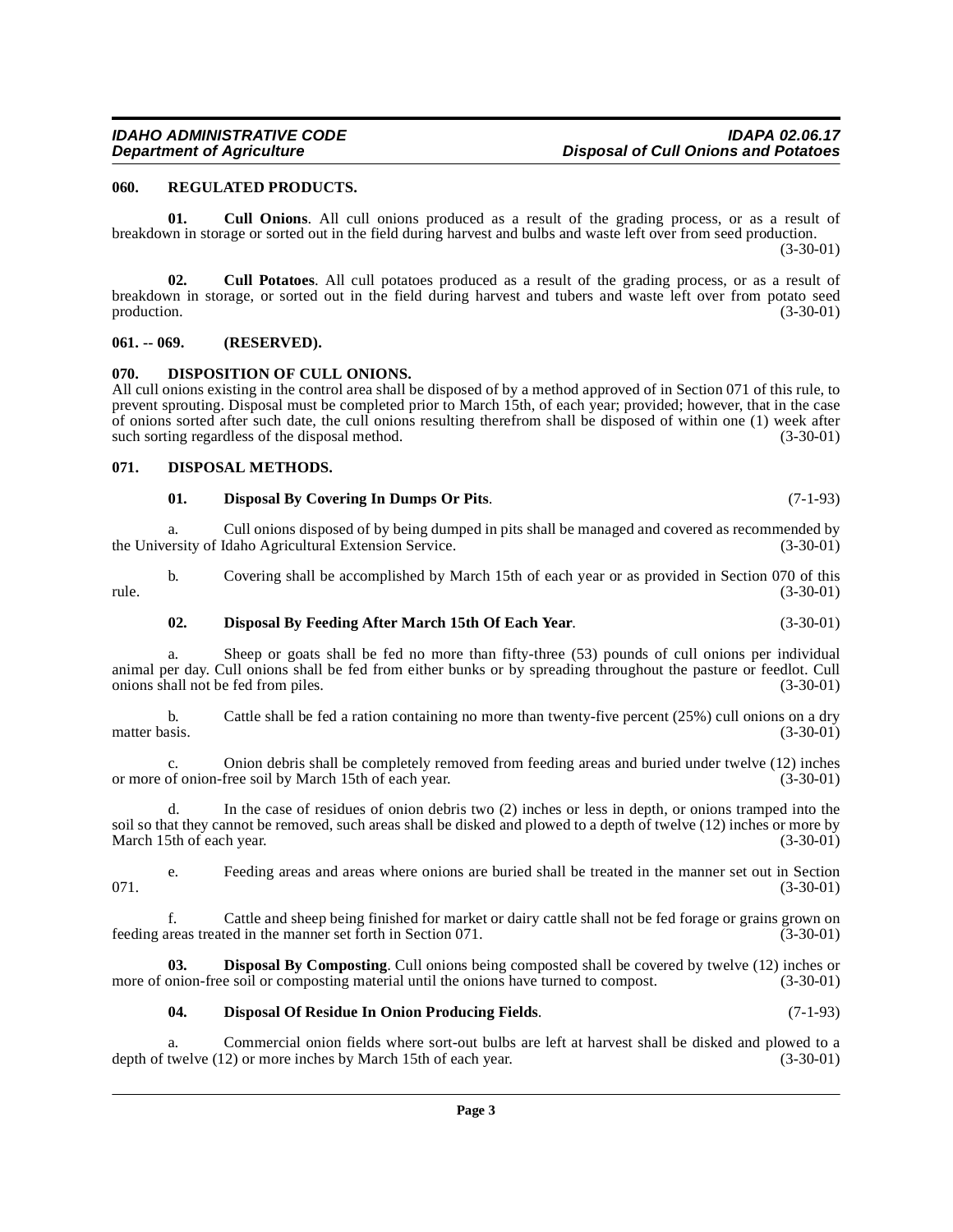b. Following final seed harvest, seed bulbs shall be disked and plowed to a depth of twelve (12) inches or more by March 15th of each year.

<span id="page-3-12"></span>**05. Disposal By Chopping Or Shredding**. Cull onions that have been chopped or shredded to the point that they are incapable of sprouting, shall be disked and plowed to a depth of twelve (12) inches or more by<br>March 15th of each vear. (3-30-01) March 15th of each year.

<span id="page-3-13"></span>**06. Disposal By Spreading**. Cull Onions may be disposed of by being spread on agricultural fields destined to be planted to a crop other than onions provided the onions are disked and plowed to a depth of twelve (12) inches or more. (3-30-01)

#### <span id="page-3-15"></span><span id="page-3-0"></span>**072. INCLEMENT WEATHER.**

If inclement weather prevents disposal by the methods in Subsections 071.01 through 071.06, culls shall be treated with an EPA-labeled insecticide at prescribed intervals as recommended by the University of Idaho Agricultural Extension Service until proper disposal as prescribed in Subsections 071.01 through 071.06 can be carried out.

(3-30-01)

#### <span id="page-3-1"></span>**073. (RESERVED).**

#### <span id="page-3-16"></span><span id="page-3-2"></span>**074. NOTIFICATION REQUIRED.**

Any person delivering cull onions for disposal in the area regulated for cull onion disposal shall provide written notification to the recipient of those cull onions advising the recipient of the recipient's obligations for the disposal of the cull onions under this rule. (3-30-01) the cull onions under this rule.

#### <span id="page-3-3"></span>**075. -- 089. (RESERVED).**

#### <span id="page-3-14"></span><span id="page-3-4"></span>**090. DISPOSITION OF CULL POTATOES.**

All cull potatoes existing west of the Raft River shall be rendered non-viable by April 15th of each year and all cull potatoes generated after April 15th shall be rendered non-viable on a daily basis until September 20th. All cull potatoes existing east of the Raft River shall be rendered non-viable by May 15th of each year and all cull potatoes generated after May 15th shall be rendered non-viable on a daily basis until September 20th. (3-30-01)

#### <span id="page-3-11"></span><span id="page-3-5"></span>**091. CULL POTATO DISPOSAL METHODS.**

Cull potatoes shall be disposed of in a manner as to render them non-viable. Disposal methods shall be those as recommended by the University of Idaho Agricultural Extension Service. (3-30-01) recommended by the University of Idaho Agricultural Extension Service.

#### <span id="page-3-6"></span>**092. -- 099. (RESERVED).**

#### <span id="page-3-10"></span><span id="page-3-7"></span>**100. AUTHORITY TO ENTER AND INSPECT.**

The Director, Idaho State Department of Agriculture or his agents are authorized to enter and inspect all onion and potato cull dumps and disposal sites in the state of Idaho for the purpose of insuring compliance with this rule.

(3-30-01)

#### <span id="page-3-8"></span>**101. -- 149. (RESERVED).**

#### <span id="page-3-17"></span><span id="page-3-9"></span>**150. VIOLATIONS.**

**01. Misdemeanor**. Any person who violates any provision of these rules or who fails or refuses to comply with any requirements herein specified, or who wilfully interferes with the department, its agents or employees, in the execution, or on account of the execution of its or their duties under these rules, shall be deemed guilty of a misdemeanor. (3-30-01)

**02. Civil Penalty**. Any person who violates or fails to comply with any of the provisions of these rules may be assessed a civil penalty by the department or its duly authorized agent of not more than one thousand dollars (\$1,000) for each offense and shall be liable for reasonable attorney's fees. (3-30-01)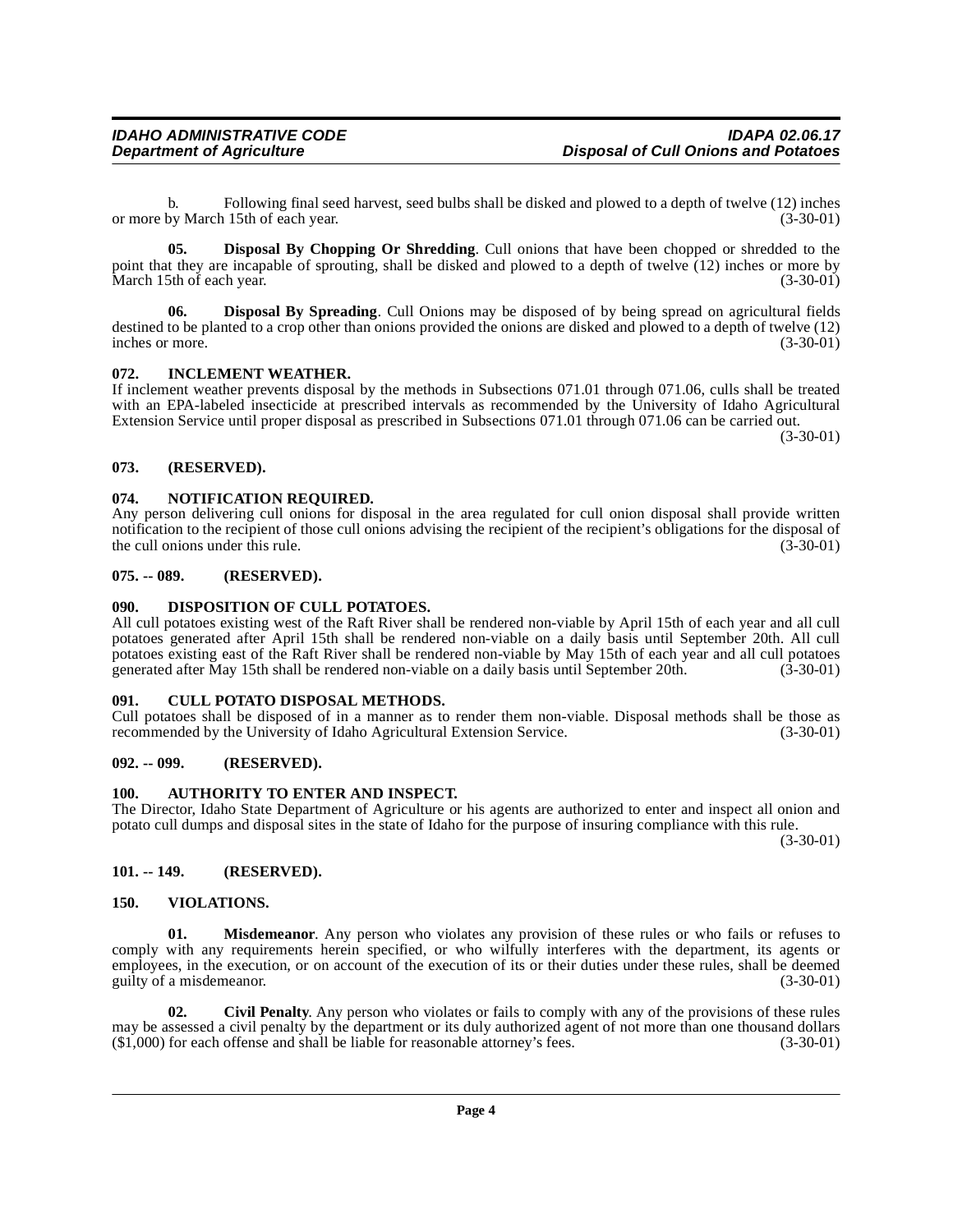a. Assessment of a civil penalty may be made in conjunction with any other department administrative  $\alpha$  action.  $(3-30-01)$ 

b. No civil penalty may be assessed unless the person charged was given notice and opportunity for a bursuant to the Idaho administrative procedure act. (3-30-01) hearing pursuant to the Idaho administrative procedure act.

c. If the department is unable to collect such penalty or if any person fails to pay all or a set portion of the civil penalty as determined by the department, it may recover such amount by action in the appropriate district court. (3-30-01)  $\frac{1}{3}$  (3-30-01) (3-30-01)

d. Any person against whom the department has assessed a civil penalty under the provisions of this section may, within thirty (30) days of the final action by the agency making the assessment, appeal the assessment to the district court of the county in which the violation is alleged by the department to have occurred. the district court of the county in which the violation is alleged by the department to have occurred.

e. Moneys collected for violations of these rules shall be remitted to the agricultural department inspection fund.

**03. Minor Violations**. Nothing in these rules shall be construed as requiring the director to report minor violations for prosecution when he believes that the public interest will be best served by suitable warnings or other administrative action. (3-30-01) other administrative action.

<span id="page-4-0"></span>**151. -- 999. (RESERVED).**